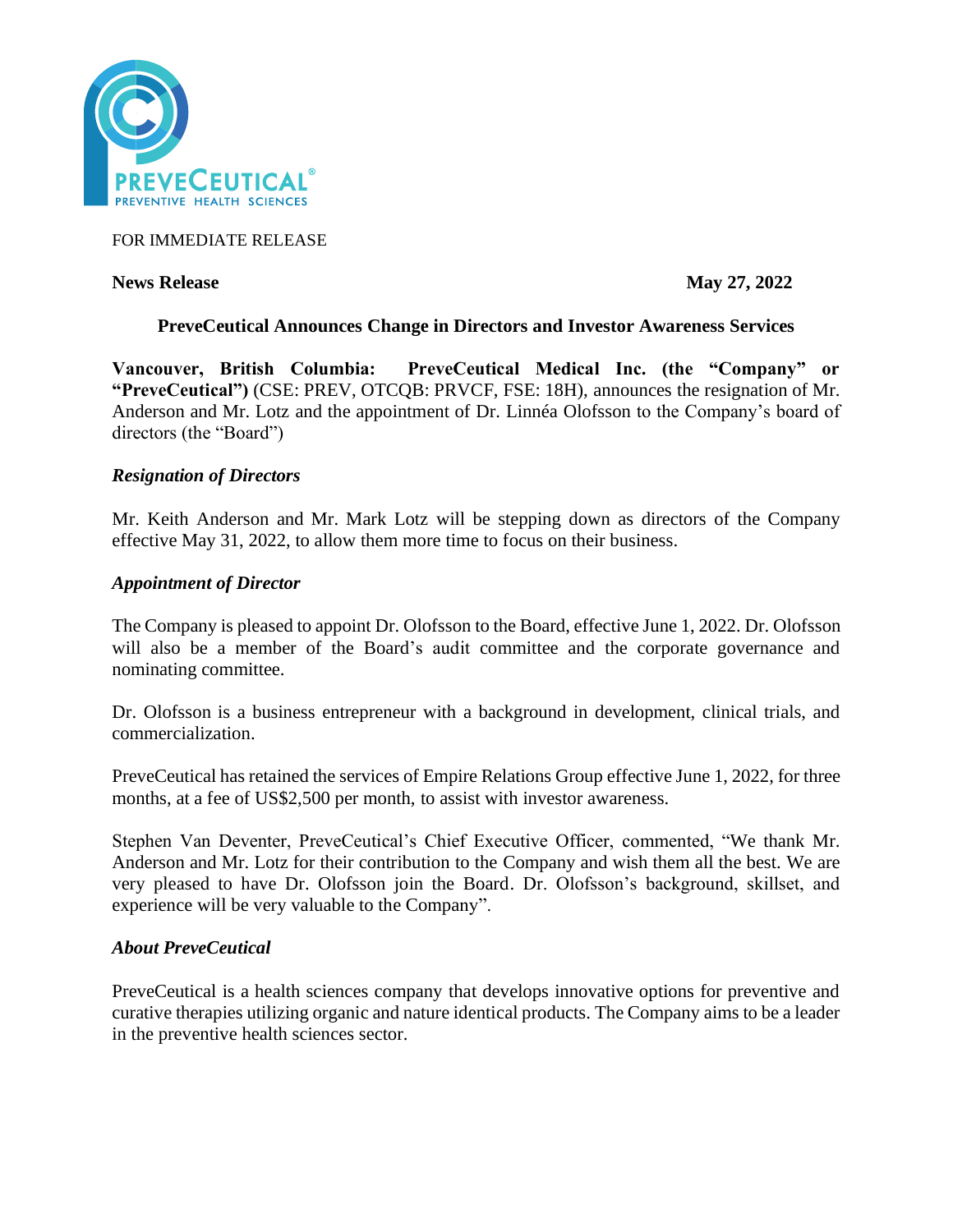With the completion of three of its research programs, the Company is actively working on the development, clinical trials, and commercialization of its products; and has filed a number of provisional patent applications to protect the intellectual property from its research programs.

For more information about PreveCeutical, please visit our website [www.PreveCeutical.com](http://www.preveceutical.com/) or follow us on [Twitter](http://twitter.com/PreveCeuticals) and [Facebook.](http://www.facebook.com/PreveCeutical)

# *On behalf of the Board of Directors of PreveCeutical*

*Stephen Van Deventer, Chairman and Chief Executive Officer*

### *For further information, please contact:*

*Stephen Van Deventer: +1 604 306 9669 Or Investor Relations* [ir@preveceutical.com](mailto:ir@preveceutical.com)

#### *Forward-Looking Statements:*

This news release contains forward-looking statements and forward-looking information (collectively, "forwardlooking statements") within the meaning of applicable Canadian and U.S. securities legislation, including the United States Private Securities Litigation Reform Act of 1995. All statements in this news release that are not purely historical are forward-looking statements and include any statements regarding beliefs, plans, expectations and orientations regarding the future, including, without limitation, the continued research interests of PreveCeutical, PreveCeutical's anticipated business plans, and its prospects of success in executing its proposed plans. Often, but not always, forward-looking statements can be identified by words such as "will", "pro forma", "plans", "expects", "may", "should", "budget", "schedules", "estimates", "forecasts", "intends", "anticipates", "believes", "potential", "proposes" or variations of such words including negative variations thereof and phrases that refer to certain actions, events or results that may, could, would, might or will occur or be taken or achieved. Forward-looking statements are based on certain assumptions regarding PreveCeutical, including expected growth, results of operations, including PreveCeutical's research and development activities, performance, industry trends, growth opportunities, that PreveCeutical will be granted requisite expedited approvals by world health, retain and attract qualified research personnel and obtain and/or maintain the necessary intellectual property rights needed to carry out future business activities.

Actual results could differ from those projected in any forward-looking statements due to numerous factors, including, risks and uncertainties relating to: complexities and delays in connection with research and development activities and the actual results of research and development activities; the ability of PreveCeutical to, among other things, protect its respective intellectual property, obtain any required governmental, regulatory or stock exchange approvals, permits, consents or authorizations required, including Canadian Securities Exchange acceptance of any planned future activities and obtaining expedited requisite approvals from world health agencies; and the ability of PreveCeutical to commercialize products, pursue business partnerships, complete their research programs as planned, and obtain the financing required to carry out their planned future activities. Other factors such as general economic, market or business conditions or changes in laws, regulations and policies affecting the biotechnology or pharmaceutical industry may also adversely affect the future results or performance of PreveCeutical. These forward-looking statements are made as of the date of this news release and, unless required by applicable law, PreveCeutical assumes no obligation to update the forward-looking statements or to update the reasons why actual results could differ from those projected in these forward-looking statements. Although PreveCeutical believes that the statements, beliefs, plans, expectations, and intentions contained in this news release are reasonable, there can be no assurance that those statements, beliefs, plans, expectations, or intentions will prove to be accurate. Readers should consider all of the information set forth herein and should also refer to other periodic reports provided by PreveCeutical from time-totime. These reports and PreveCeutical's filings are available at www.sedar.com. Neither the Canadian Securities